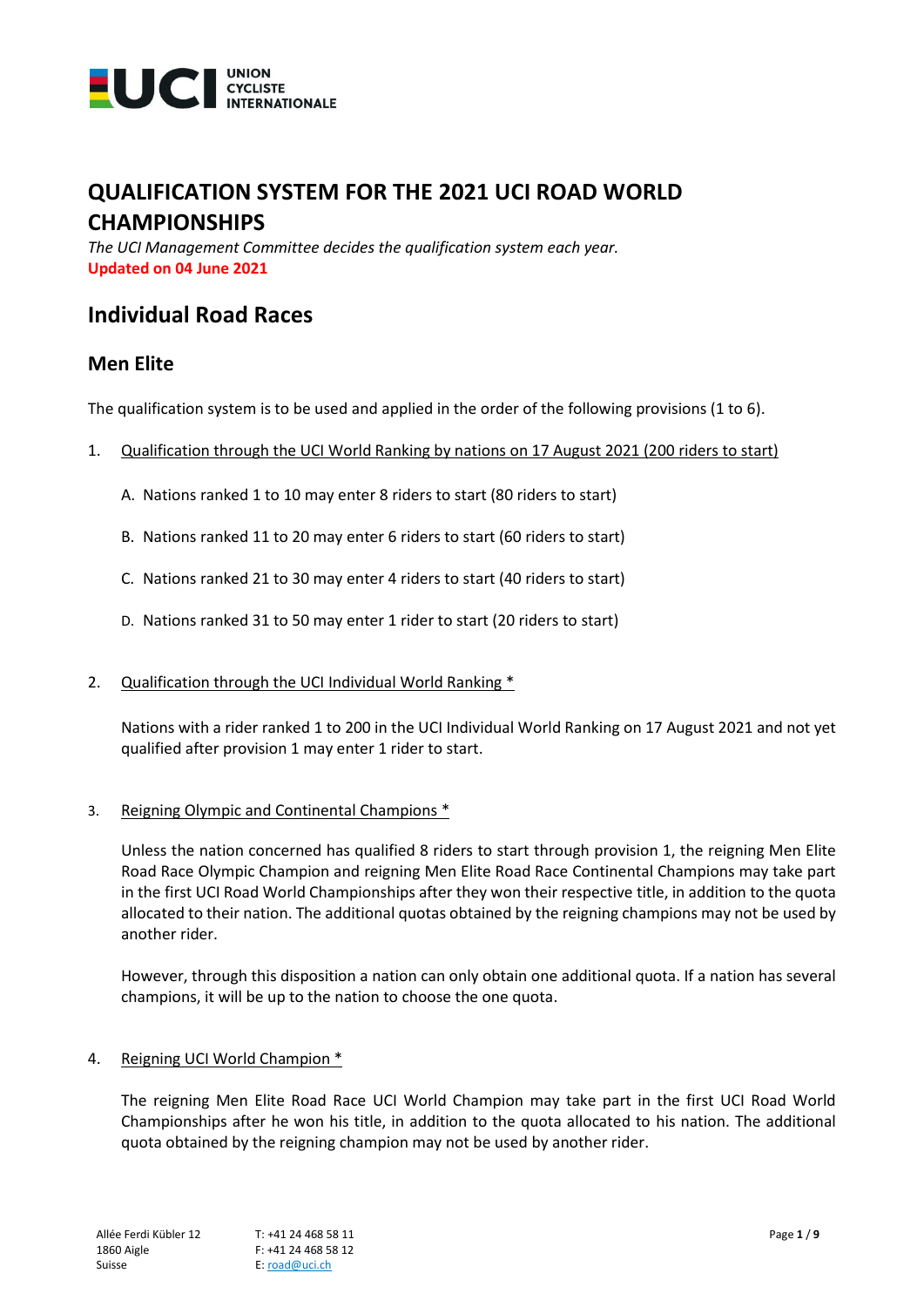

## 5. Host nation \*

Unless the nation of the country in which the UCI Road World Championships are organised has qualified a minimum of 6 riders to start through provision 1 to 4, the concerned nation may enter 6 riders to start.

## 6. Confirmation of the quotas

The qualified nations must confirm their partial or total use of quota(s) by 27 August 2021 by sending an email t[o road@uci.ch.](mailto:road@uci.ch)

Any non-confirmed quota(s) shall be considered as not being used by the relevant nation.

## 7. Reallocation system

The reallocation shall only be applied in case less than 200 quota places have been allocated and confirmed after application of provisions 1, 2, 3, 4, 5 and 6.

The number of quota places to be reallocated is determined by deducting the number of allocated and confirmed quota places after application of provisions 1, 2, 3, 4, 5 and 6 from the total number of riders allowed to take part in a road race (200 riders to start).

The available quotas will be reallocated at the rate of 1 quota place per nation – to the nations qualified through provision 1. D), i.e. ranked 31 to 50 in the UCI World Ranking by nations on 17 August 2021 and which confirmed the use of their quota place. The reallocation will follow the order of the ranking and the nation given an additional quota place through the reallocation system will have to confirm use of such quota place.

*\* Through application of provisions 2, 3, 4 and 5, quotas beyond the maximum number of 200 riders to start may be allocated*.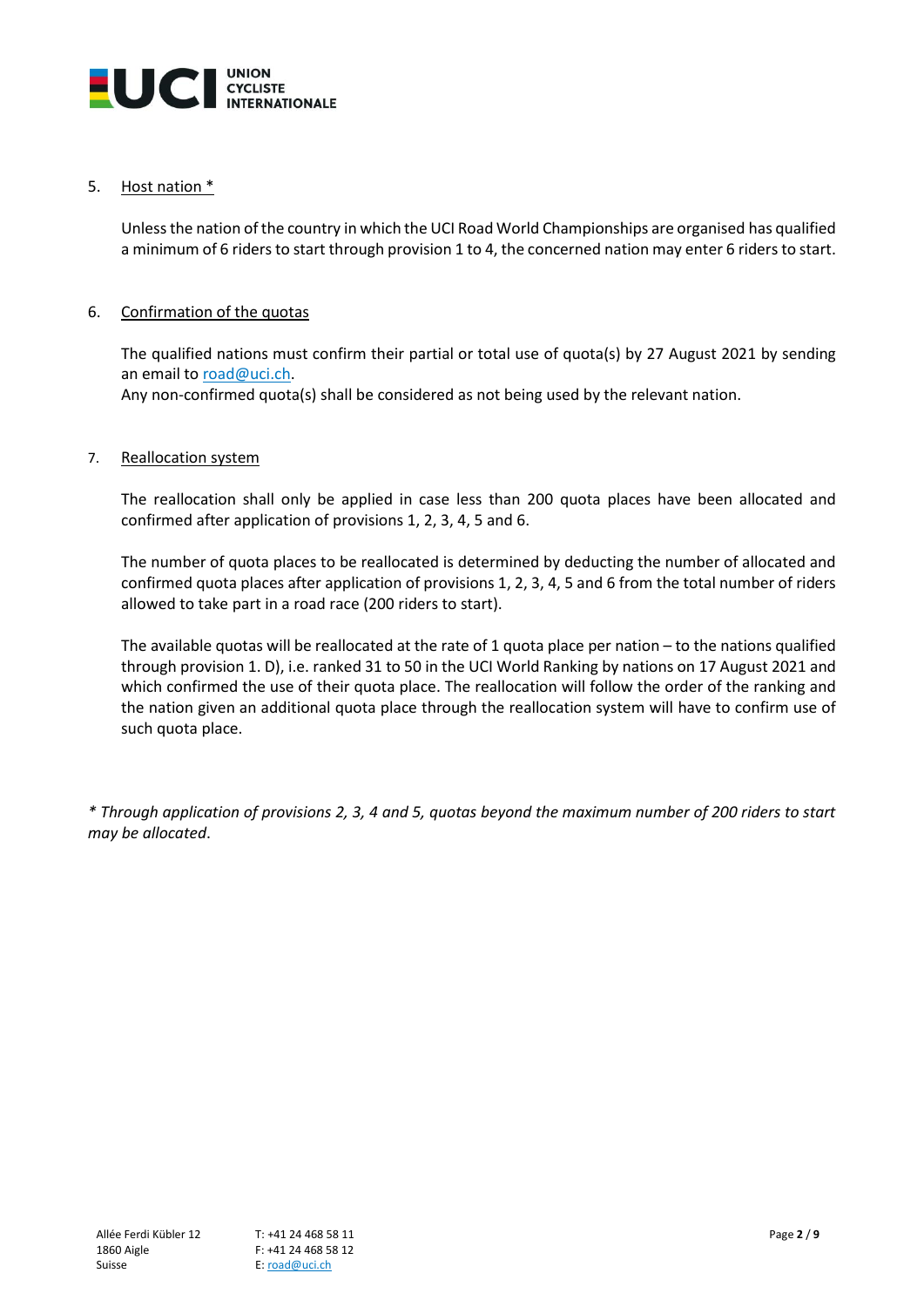

# **Men Under 23**

The qualification system is to be used and applied in the order of the following provisions (1 to 8).

- 1. Qualification through the UCI Continental Men Under 23 nations ranking on 17 August 2021
	- The first 5 nations in the Men Under 23 ranking by nations of the UCI Africa Tour: the nation ranked  $1<sup>st</sup>$  may enter 5 riders to start; the nation ranked  $2^{nd}$  may enter 4 riders to start; the nations ranked 3<sup>rd</sup> to 5<sup>th</sup> may enter 3 riders to start.
	- The first 10 nations in the Men Under 23 ranking by nations of the UCI America Tour: the nations ranked 1<sup>st</sup> to 3<sup>rd</sup> may enter 5 riders to start; the nations ranked 4<sup>th</sup> to 6<sup>th</sup> may enter 4 riders to start; the nations ranked 7<sup>th</sup> to 10<sup>th</sup> may enter 3 riders to start.
	- The first 7 nations in the Men Under 23 ranking by nations of the UCI Asia Tour: the nations ranked  $1^{st}$  and  $2^{nd}$  may enter 5 riders to start; the nations ranked 3<sup>rd</sup> and 4<sup>th</sup> may enter 4 riders to start; the nations ranked 5<sup>th</sup> to 7<sup>th</sup> may enter 3 riders to start.
	- The first 27 nations in the Men Under 23 ranking by nations of the UCI Europe Tour: the nations ranked 1<sup>st</sup> to 15<sup>th</sup> may enter 5 riders to start; the nations ranked  $16<sup>th</sup>$  to  $20<sup>th</sup>$  may enter 4 riders to start; the nations ranked  $21^{st}$  to  $27^{th}$  may enter 3 riders to start.
	- The first 2 nations of the Men Under 23 ranking by nations of the UCI Oceania Tour: the nation ranked  $1<sup>st</sup>$  may enter 5 riders to start; the nation ranked 2<sup>nd</sup> may enter 3 riders to start.

## 2. Qualification through the UCI Continental Men Elite individual rankings on 17 August 2021

- The African nations not qualified through provision 1 and with at least one Men Under 23 rider ranked among the first 60 in the Men Elite individual ranking of the UCI Africa Tour may enter 1 rider to start.
- The American nations not qualified through provision 1 and with at least one Men Under 23 rider ranked among the first 200 in the Men Elite individual ranking of the UCI America Tour may enter 1 rider to start.
- The Asian nations not qualified through provision 1 and with at least one Men Under 23 rider ranked among the first 150 in the Men Elite individual ranking of the UCI Asia Tour may enter 1 rider to start.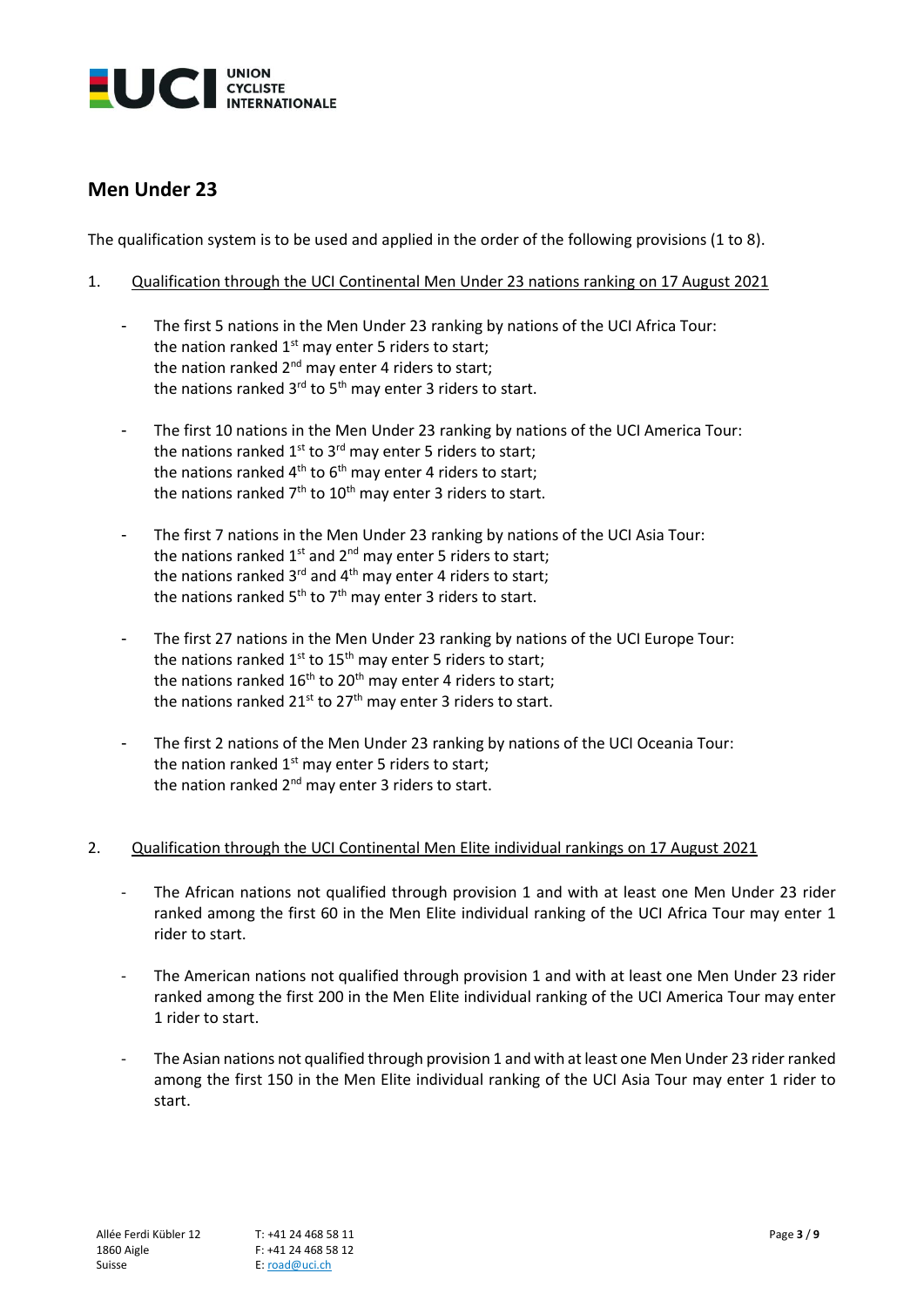

- The European nations not qualified through provision 1 and with at least one Men Under 23 rider ranked among the first 400 of the Men Elite individual ranking of the UCI Europe Tour may enter 1 rider to start.
- The Oceanian nations not qualified through provision 1 and with at least one Men Under 23 rider ranked among the first 20 of the Men Elite individual ranking of the UCI Oceania Tour may enter 1 rider to start.

## 3. Qualification through the UCI Nations' Cup U23 ranking on 22 August 2021

A nation that is included in the UCI Nations' Cup U23 ranking on 22 August 2021 and is not qualified through provisions 1 and 2 may enter 1 rider to start.

## 4. Additional quotas

The first 5 nations of the UCI Nations' Cup U23 ranking on 22 August 2021 may enter 1 additional rider.

#### 5. Reigning Continental Champions

Unless the nation concerned has qualified 6 riders to start through provisions 1 and 4, the reigning Men Under 23 Road Race Continental Champions may take part in the first UCI Road World Championships following the award of their title, in addition to the quota allocated to their respective nation. The additional quota obtained by the reigning champions may not be used by another rider.

## 6. Reigning UCI World Champion

The reigning Men Under 23 Road Race UCI World Champion may take part in the first UCI Road World Championships following the award of his title, in addition to the quota allocated to his nation. The additional quota obtained by the reigning champion may not be used by another rider.

#### 7. Host nation

Unless the nation of the country in which the UCI Road World Championships are organised has qualified a minimum of 4 riders to start through provisions 1 to 6, the nation may enter 4 riders to start.

## 8. Invitations

The UCI Road Commission can decide to award a maximum of 3 non-qualified nations the opportunity to enter 1 rider to start in addition to the qualification system for this category. The interested nations would have to ask for an invitation by sending an email to [road@uci.ch](mailto:road@uci.ch) before 29 August 2021. The selected nations will be informed individually.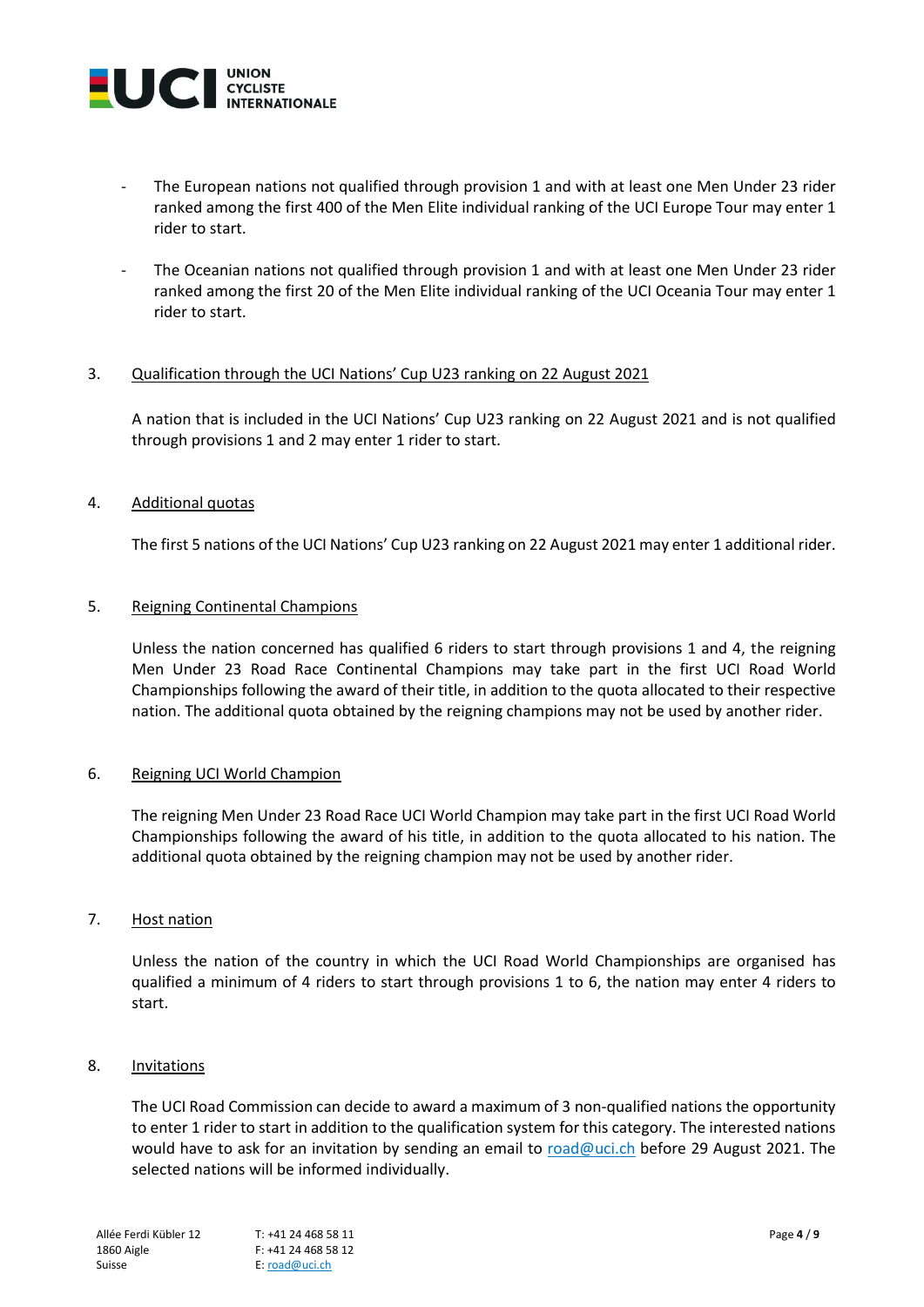

# **Men Junior**

- 1. Qualification through the UCI Nations' Cup Men Junior ranking on 17 31 August 2021
	- The nations ranked 1 to  $\frac{10}{5}$  may enter 5 riders to start.

- The nations ranked 11 to 15 may enter 4 riders to start.

- The nations ranked 16 to 25 may enter 3 riders to start.
- Other nations and non-ranked nations may enter 24 riders to start.

# 2. Reigning Continental Champions

Unless the nation concerned has qualified 5 riders to start through provision 1, the reigning Men Junior Road Race Continental Champions may take part in the first UCI Road World Championships following the award of their title, in addition to the quota allocated to their respective nation. The additional quota obtained by the reigning champions may not be used by another rider.

## 3. Reigning UCI World Champion

The reigning Men Junior Road Race UCI World Champion may take part in the first UCI Road World Championships following the award of his title, in addition to the quota allocated to his nation. The additional quota obtained by the reigning champion may not be used by another rider.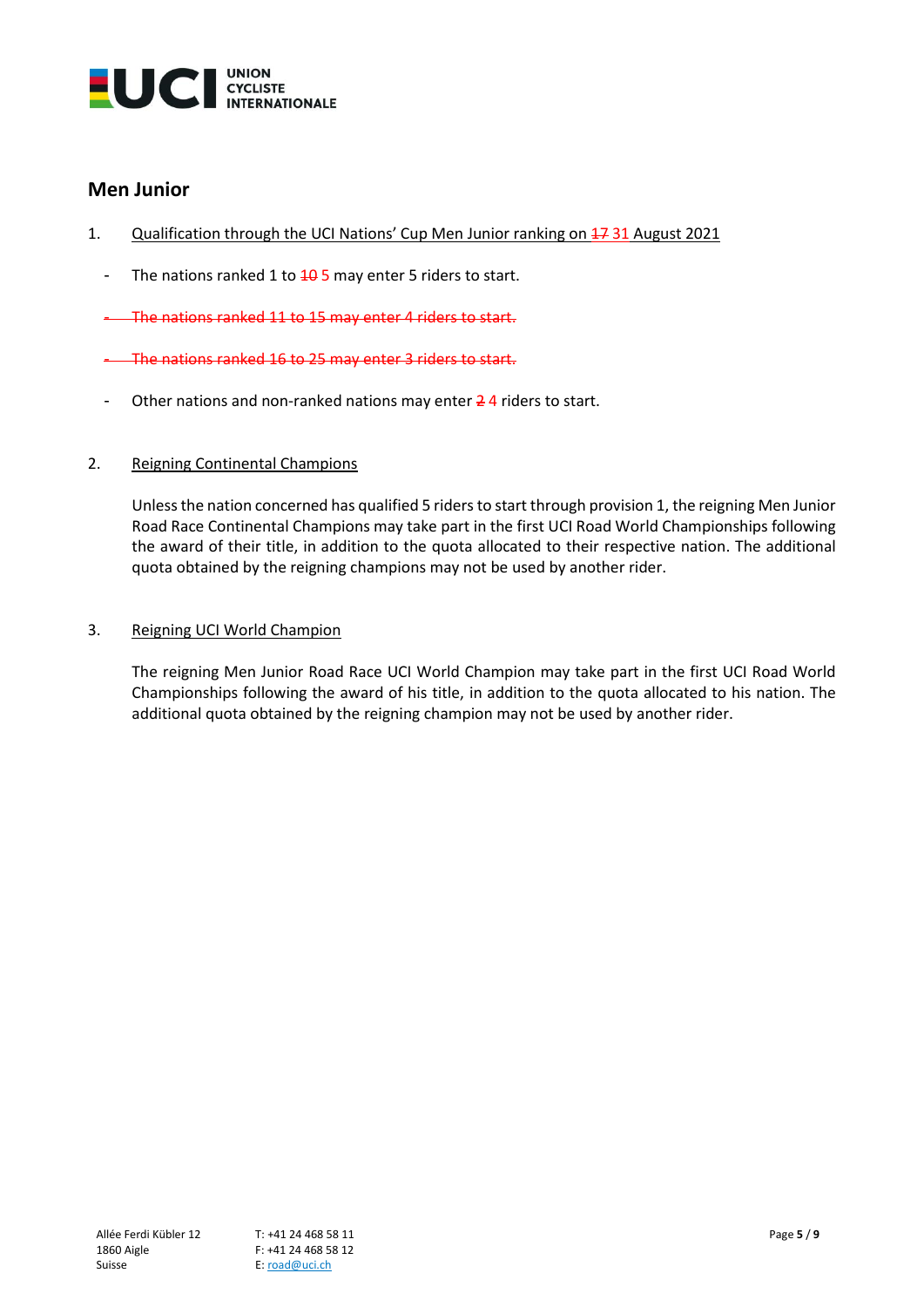

# **Women Elite**

- 1. Qualification through the UCI World ranking by nations on 17 August 2021
	- The nations ranked 1 to 5 may enter 7 riders to start.
	- Nations ranked 6 to 15 may enter 6 riders to start.
	- Nations ranked 16 to 20 may enter 5 riders to start.
	- Other nations and non-ranked nations 3 riders to start.

## 2. Reigning Olympic and Continental Champions

Unless the nation concerned has qualified 7 riders to start through provision 1, the reigning Women Elite Road Race Olympic Champion and the reigning Women Elite and Women Under-23 Road Race Continental Champions may take part in the first UCI Road World Championships following the award of their title, in addition to the quota allocated to their respective nation. The additional quota obtained by the reigning champions may not be used by another rider.

However, through this disposition a nation can only obtain one additional quota. If a nation has several champions, it will be up to the nation to choose the one quota.

## 3. Reigning UCI World Champion

The reigning Women Elite Road Race UCI World Champion may take part in the first UCI Road World Championships following the award of her title, in addition to the quota allocated to her nation. The additional quota obtained by the reigning champion may not be used by another rider.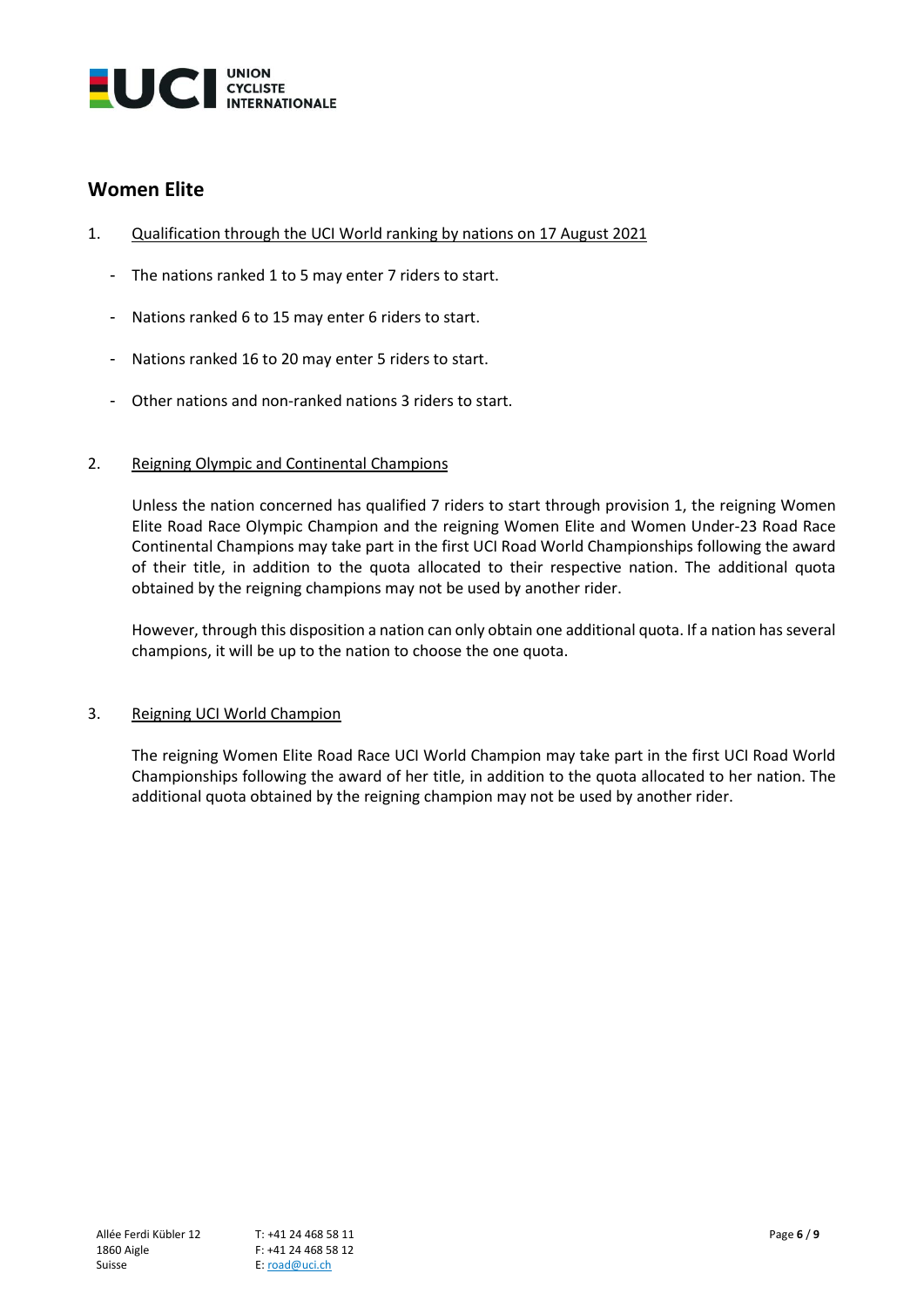

# **Women Junior**

- 1. Qualification through the UCI Nations' Cup Women Junior ranking on 17 31 August 2021
	- The nations ranked 1 to 5 may enter 5 riders to start.
	- Other nations and non-ranked nations may enter 4 riders to start.
- 2. Reigning Continental Champions

Unless the nation concerned has qualified 5 riders to start through provision 1, the reigning Women Junior Road Race Continental Champions may take part in the first UCI Road World Championships following the award of their title, in addition to the quota allocated to their respective nation. The additional quota obtained by the reigning champions may not be used by another rider.

3. Reigning UCI World Champion

The reigning Women Junior Road Race UCI World Champion may take part in the first UCI Road World Championships following the award of her title, in addition to the quota allocated to her nation. The additional quota obtained by the reigning champion may not be used by another rider.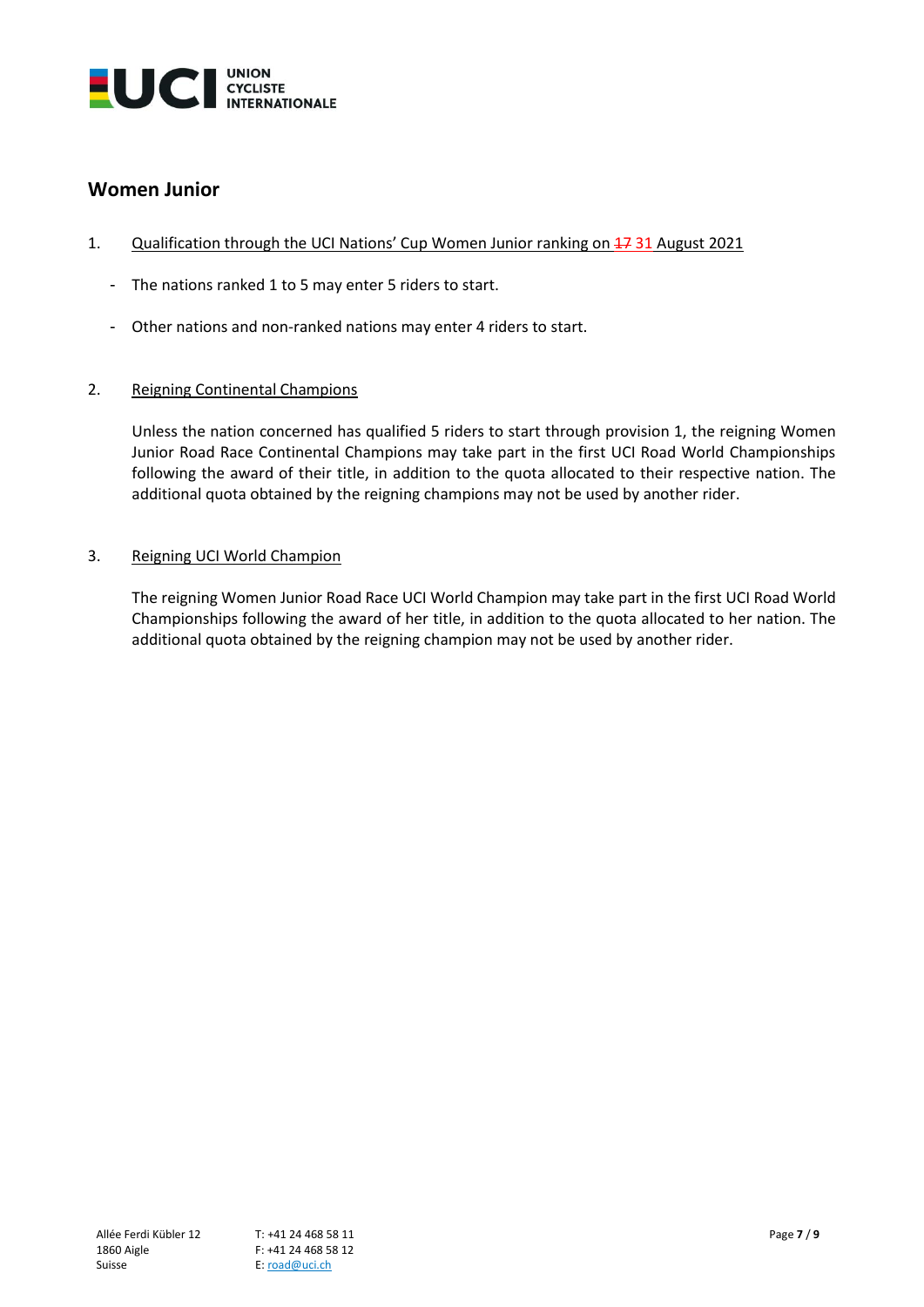

# **Individual Time Trial**

# **All categories**

Each nation may enter 2 riders to start.

The reigning UCI Individual Time Trial World Champions, the reigning Individual Time Trial Olympic Champions and the reigning Individual Time Trial Continental Champions may take part in the first UCI Road World Championships following the award of their title (in the category in which they obtained their title), in addition to the number of starters allocated to their respective nation according to the present qualification system. They may not be replaced by another rider.

# **Team Time Trial – Mixed Relay**

The nations interested in taking part in this event shall have to apply for an invitation by sending an email to  $\frac{\text{road@uci.ch}}{\text{height}}$  $\frac{\text{road@uci.ch}}{\text{height}}$  $\frac{\text{road@uci.ch}}{\text{height}}$  before 1st June 2021. The selected nations will be informed individually.